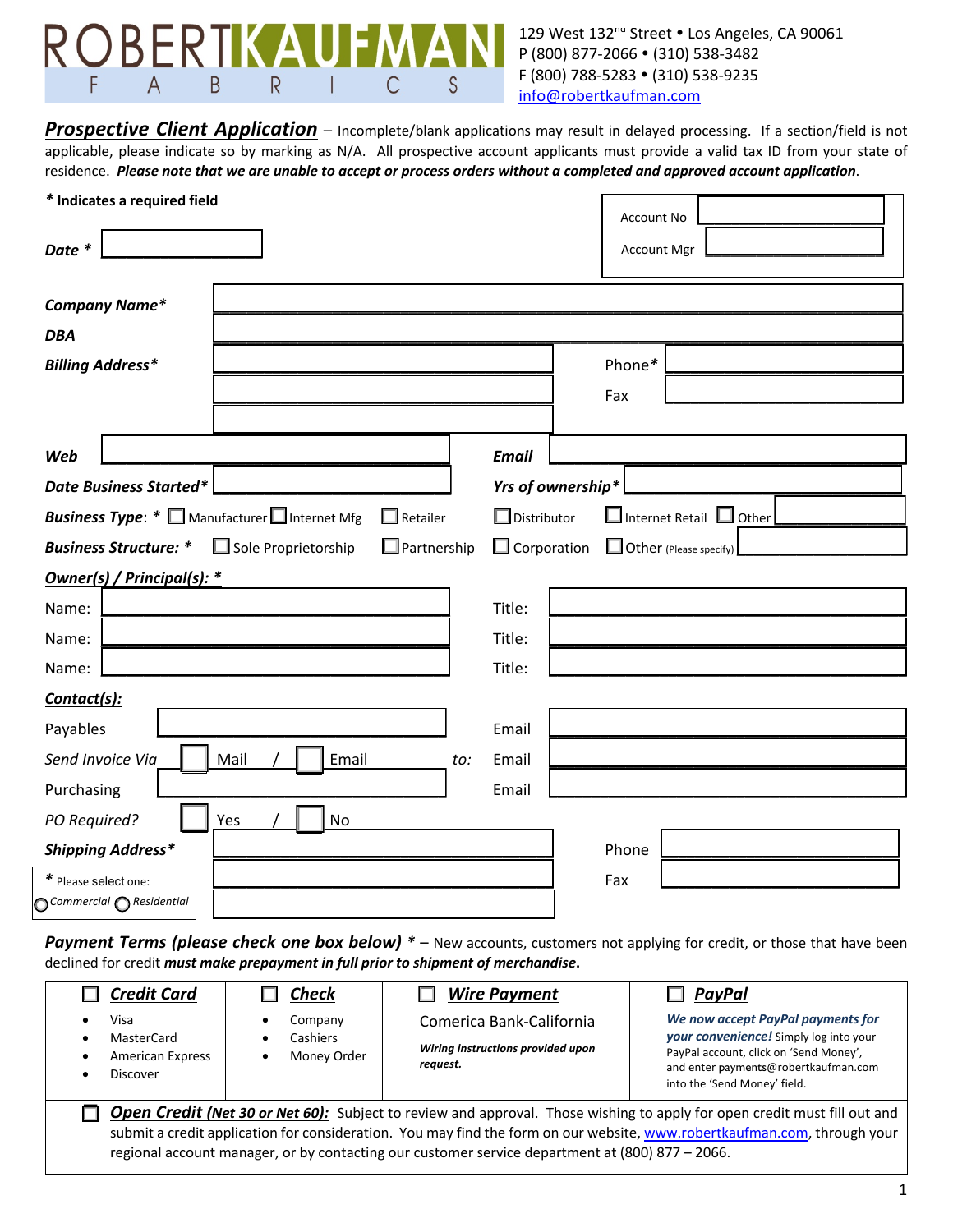

# *Prospective Client Application (continued)*

### *\** **Indicates a required field**

### **Retail Customers:**

1. How did you hear about us?

2. What is the square footage of your shop?  $\lfloor$ 

3. How many bolts will you carry?

### **Manufacturing Customers:**

- 1. How did you hear about us?
- 2. Is your cut and sew operation(s) stateside or overseas?
- 3. What fabric quantities do you anticipate ordering? Per color/pattern?
- 4. Please describe your product….

*The following is made in lieu of all warranties, express or implied: Robert Kaufman Fabric's only obligation shall be to replace such quantity of the product proved to be defective. The seller shall not be liable for any injury, loss, damage, direct or consequential, arising out of the use or inability to use the product. User assumes all risk, responsibility, and liability for use of the product.*

\_\_\_\_\_\_\_\_\_\_\_\_\_\_\_\_\_\_\_\_\_\_\_\_\_\_\_\_\_\_\_\_\_\_\_\_\_\_\_\_\_\_\_\_\_\_\_\_\_\_\_\_\_\_\_\_\_\_\_\_\_\_\_\_\_\_\_\_\_\_\_\_\_\_\_\_\_\_\_\_\_\_\_\_\_\_\_\_\_\_\_\_\_\_

\_\_\_\_\_\_\_\_\_\_\_\_\_\_\_\_\_\_\_\_\_\_\_\_\_\_\_\_\_\_\_\_\_\_\_\_\_\_\_\_\_\_\_\_\_\_\_\_\_\_\_\_\_\_\_\_\_\_\_\_\_\_\_\_\_\_\_\_\_\_\_\_\_\_\_\_\_\_\_\_\_\_\_\_\_\_\_\_\_\_\_\_\_\_

\_\_\_\_\_\_\_\_\_\_\_\_\_\_\_\_\_\_\_\_\_\_\_\_\_\_\_\_\_\_\_\_\_\_\_\_\_\_\_\_\_\_\_\_\_\_\_\_\_\_\_\_\_\_\_\_\_\_\_\_\_\_\_\_\_\_\_\_\_\_\_\_\_\_\_\_\_\_\_\_\_\_\_\_\_\_\_\_\_\_\_\_\_\_

\_\_\_\_\_\_\_\_\_\_\_\_\_\_\_\_\_\_\_\_\_\_\_\_\_\_\_\_\_\_\_\_\_\_\_\_\_\_\_\_\_\_\_\_\_\_\_\_\_\_\_\_\_\_\_\_\_\_\_\_\_\_\_\_\_\_\_\_\_\_\_\_\_\_\_\_\_\_\_\_\_\_\_\_\_\_\_\_\_\_\_\_\_\_

\_\_\_\_\_\_\_\_\_\_\_\_\_\_\_\_\_\_\_\_\_\_\_\_\_\_\_\_\_\_\_\_\_\_\_\_\_\_\_\_\_\_\_\_\_\_\_\_\_\_\_\_\_\_\_\_\_\_\_\_\_\_\_\_\_\_\_\_\_\_\_\_\_\_\_\_\_\_\_\_\_\_\_\_\_\_\_\_\_\_\_\_\_\_

\_\_\_\_\_\_\_\_\_\_\_\_\_\_\_\_\_\_\_\_\_\_\_\_\_\_\_\_\_\_\_\_\_\_\_\_\_\_\_\_\_\_\_\_\_\_\_\_\_\_\_\_\_\_\_\_\_\_\_\_\_\_\_\_\_\_\_\_\_\_\_\_\_\_\_\_\_\_\_\_\_\_\_\_\_\_\_\_\_\_\_\_\_\_

\_\_\_\_\_\_\_\_\_\_\_\_\_\_\_\_\_\_\_\_\_\_\_\_\_\_\_\_\_\_\_\_\_\_\_\_\_\_\_\_\_\_\_\_\_\_\_\_\_\_\_\_\_\_\_\_\_\_\_\_\_\_\_\_\_\_\_\_\_\_\_\_\_\_\_\_\_\_\_\_\_\_\_\_\_\_\_\_\_\_\_\_\_\_

\_\_\_\_\_\_\_\_\_\_\_\_\_\_\_\_\_\_\_\_\_\_\_\_\_\_\_\_\_\_\_\_\_\_\_\_\_\_\_\_\_\_\_\_\_\_\_\_\_\_\_\_\_\_\_\_\_\_\_\_\_\_\_\_\_\_\_\_\_\_\_\_\_\_\_\_\_\_\_\_\_\_\_\_\_\_\_\_\_\_\_\_\_\_

\_\_\_\_\_\_\_\_\_\_\_\_\_\_\_\_\_\_\_\_\_\_\_\_\_\_\_\_\_\_\_\_\_\_\_\_\_\_\_\_\_\_\_\_\_\_\_\_\_\_\_\_\_\_\_\_\_\_\_\_\_\_\_\_\_\_\_\_\_\_\_\_\_\_\_\_\_\_\_\_\_\_\_\_\_\_\_\_\_\_\_\_\_\_

\_\_\_\_\_\_\_\_\_\_\_\_\_\_\_\_\_\_\_\_\_\_\_\_\_\_\_\_\_\_\_\_\_\_\_\_\_\_\_\_\_\_\_\_\_\_\_\_\_\_\_\_\_\_\_\_\_\_\_\_\_\_\_\_\_\_\_\_\_\_\_\_\_\_\_\_\_\_\_\_\_\_\_\_\_\_\_\_\_\_\_\_\_\_

#### *Terms and Conditions:*

- 1. We are unable to accept or process orders without a completed and approved account application.
- 2. All accounts are due and payable according to the terms stated on each invoice.
- 3. New accounts, customers not applying for credit, or those that have been declined for credit must make prepayment in full prior to shipment of merchandise.
- 4. Applicant agrees to notify Robert Kaufman in writing of any change in ownership and further agrees that all charges incurred will remain their responsibility unless agreed to by Robert Kaufman.
- 5. All prospective account applicants must provide a valid tax ID from your respective state of residence.
- 6. This application must be signed by an authorized signing officer/owner of the business.
- 7. The undersigned certifies that all information provided is warranted to be true and correct.

| $\mathbf{I}$ . | The undersigned certifies that all implifiation provided is warranted to be true and correct. |        |  |
|----------------|-----------------------------------------------------------------------------------------------|--------|--|
| Print*         |                                                                                               | Date*  |  |
| Signature*     |                                                                                               | Title* |  |
|                | <b>Submit</b>                                                                                 |        |  |